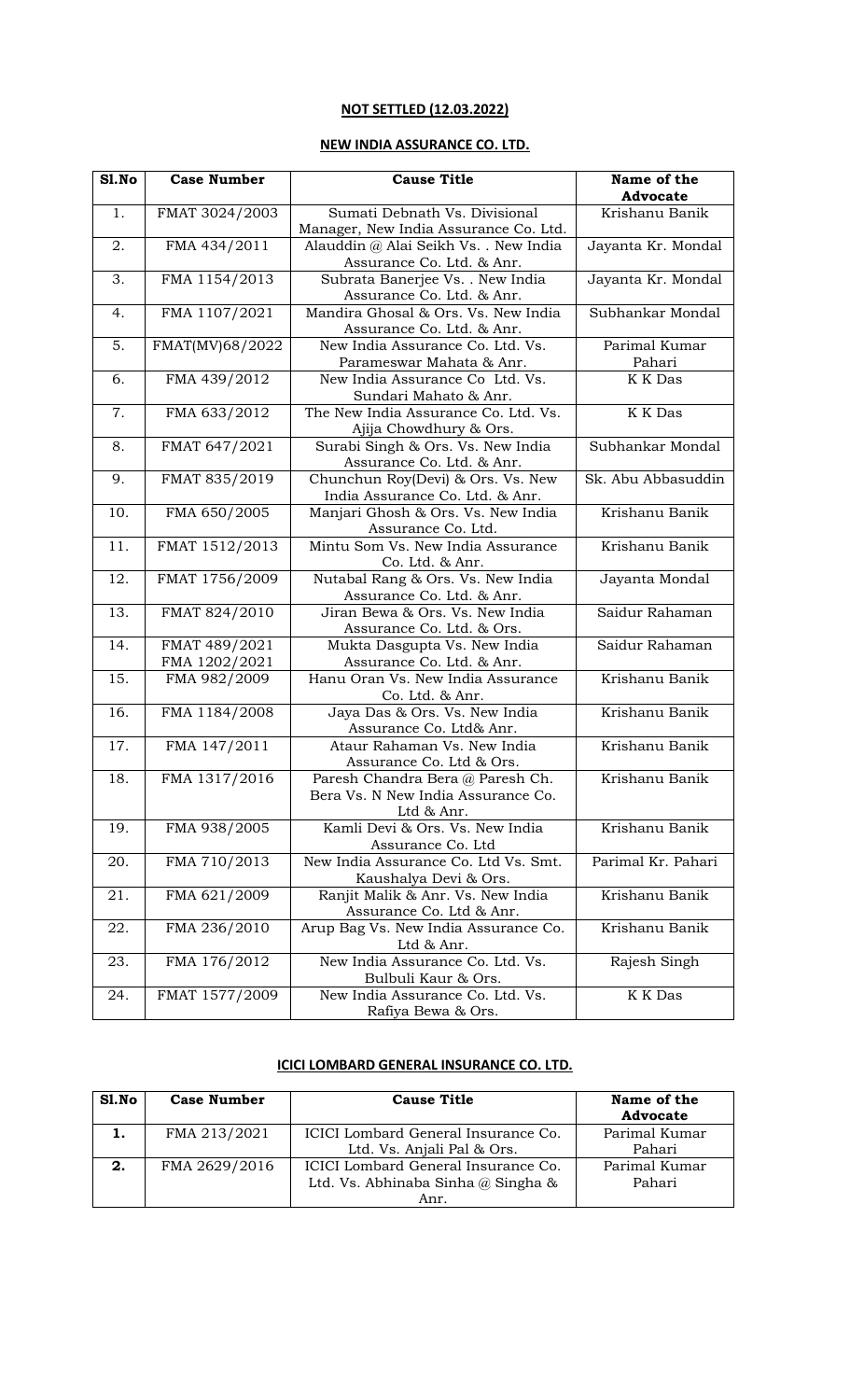## **NATIONAL INSURANCE CO. LTD.**

| S1.No | <b>Case Number</b>              | <b>Cause Title</b>                                                                          | Name of the<br><b>Advocate</b> |
|-------|---------------------------------|---------------------------------------------------------------------------------------------|--------------------------------|
| 1.    | FMA 585/2004                    | National Insurance Co. Ltd. Vs.                                                             | Sushil Kumar Das               |
|       |                                 | Binapani Mondal                                                                             |                                |
| 2.    | FMAT 1193/2014<br>FMA 136/2021  | Harun Rashid & Ors. Vs. National<br>Insurance Co. Ltd. & Anr.                               | Krishanu Banik                 |
| 3.    | FMA 460/2007                    | National Insurance Co. Ltd. Vs. Abdur<br>Rashid                                             | Rajesh Singh                   |
| 4.    | FMAT 468/2012                   | Smt. Konika Purkait & Anr. Vs.<br>National Insurance Co. Ltd. & Anr.                        | Krishanu Banik                 |
| 5.    | FMAT 1232/2018<br>FMA 226/2021  | Swapan Rana Vs. National Insurance<br>Co. Ltd. & Anr.                                       | Krishanu Banik                 |
| 6.    | FMAT 232/2015                   | Kalpana Chatterjee & Ors. Vs. National<br>Insurance Co. Ltd. & Anr.                         | Krishanu Banik                 |
| 7.    | FMAT 98/2010                    | Falguni @ Faguni Devi Vs. National<br>Insurance Co. Ltd. & Anr.                             | Krishanu Banik                 |
| 8.    | FMA 850/2012                    | Ashadebi Paul & Anr. Vs. National<br>Insurance Co. Ltd.& Anr.                               | Krishanu Banik                 |
| 9.    | FMA 4456/2016                   | National Insurance Co. Ltd. Vs. Md.<br>Hasimuddin & Ors.                                    | Afroze Alam                    |
| 10.   | FMAT 63/2014                    | Manju Malakar & Ors. Vs. National<br>Insurance Co. Ltd. & Ors.                              | Krishanu Banik                 |
| 11.   | FMA 1068/2015                   | Anita Singh & Anr. Vs. National<br>Insurance Co. Ltd. & Anr.                                | Krishanu Banik                 |
| 12.   | FMA 3914/2014                   | Sayara Bibi & Ors. Vs. National<br>Insurance Co. Ltd. & Ors.                                | Krishanu Banik                 |
| 13.   | FMA 847/2012                    | National Insurance Co. Ltd. Vs.<br>Tanusri Basak & Ors.                                     | Sanjay Paul                    |
| 14.   | FMAT 395/2015                   | Sheela Kuiti & Ors. Vs. National<br>Insurance Co. Ltd. & Ors.                               | Krishanu Banik                 |
| 15.   | FMA 1775/2015                   | Sahasrangshu Das @ Sahasmanshu<br>Das & Ors. Vs. National Insurance Co.<br>Ltd. & Anr.      | Krishanu Banik                 |
| 16.   | FMAT 1122/2018<br>FMA 1138/2021 | National Insurance Co. Ltd. Vs. Gita<br>Rani & Anr.                                         | Rajesh Singh                   |
| 17.   | FMAT 1346/2010                  | Joydip Ghosh Vs. National Insurance<br>Co. Ltd. & Anr.                                      | Krishanu Banik                 |
| 18.   | FMAT 836/2014                   | Rekha Mondal & Anr. Vs. National<br>Insurance Co. Ltd. & Ors.                               | Krishanu Banik                 |
| 19.   | FMA 553/2011                    | Smt Sumitra Mahato & Anr. Vs.<br>National Insurance Co. Ltd. & Anr.                         | Krishanu Banik                 |
| 20.   | FMA 543/2014                    | Sri Ram Chandra Manish Vs. National<br>Insurance Co. Ltd. & Anr.                            | Krishanu Banik                 |
| 21.   | FMA 24/2015                     | Abhrajit Roy Vs. National Insurance<br>Co. Ltd. & Ors.                                      | Krishanu Banik                 |
| 22.   | FMAT 1037/2010                  | Anowara Begum & Anr. Vs. National<br>Insurance Co. Ltd. & Anr.                              | Krishanu Banik                 |
| 23.   | FMA 233/2011                    | Abdul Mannan Vs. National Insurance<br>Co. Ltd. & Anr.                                      | Krishanu Banik                 |
| 24.   | FMAT 467/2018<br>FMA 923/2021   | National Insurance Co. Ltd. Vs. Anando<br>Kumar Biswas & Anr.                               | Sanjay Paul                    |
| 25.   | FMAT 1056/2011                  | Dilip Kumar Das @ Kalo Das Vs.<br>National Insurance Co. Ltd. & Anr.                        | Krishanu Banik                 |
| 26.   | FMAT 1296/2009                  | National Insurance Co. Ltd. Vs.<br>Krishna @ Krishna Pada Chowdhury &<br>Ors.               | Parimal Kumar<br>Pahari        |
| 27.   | FMA 469/2011                    | Chunnalal @ Chunlal Balmiki Vs.<br>National Insurance Co. Ltd. & Anr.                       | Krishanu Banik                 |
| 28.   | FMAT 837/2012                   | Rabindra Nath Maiti Vs. National<br>Insurance Co. Ltd. & Anr.                               | Krishanu Banik                 |
| 29.   | FMAT 870/2010                   | Md. @ Mohahammad Sofi @ Shafi Vs.<br>National Insurance Co. Ltd. & Anr.                     | Krishanu Banik                 |
| 30.   | FMA 463/2011                    | Salam Sk. (Minor) Represented By<br>Fakiran Nadap Vs. National Insurance<br>Co. Ltd. & Anr. | Krishanu Banik                 |
| 31.   | FMA 1583/2008                   | National Insurance Co. Ltd. Vs. Hasna<br>Banu & Ors.                                        | M P Chakraborty                |
| 32.   | FMAT 846/2012                   | Shyamapada Kuilya Vs. National<br>Insurance Co. Ltd. & Ors.                                 | Krishanu Banik                 |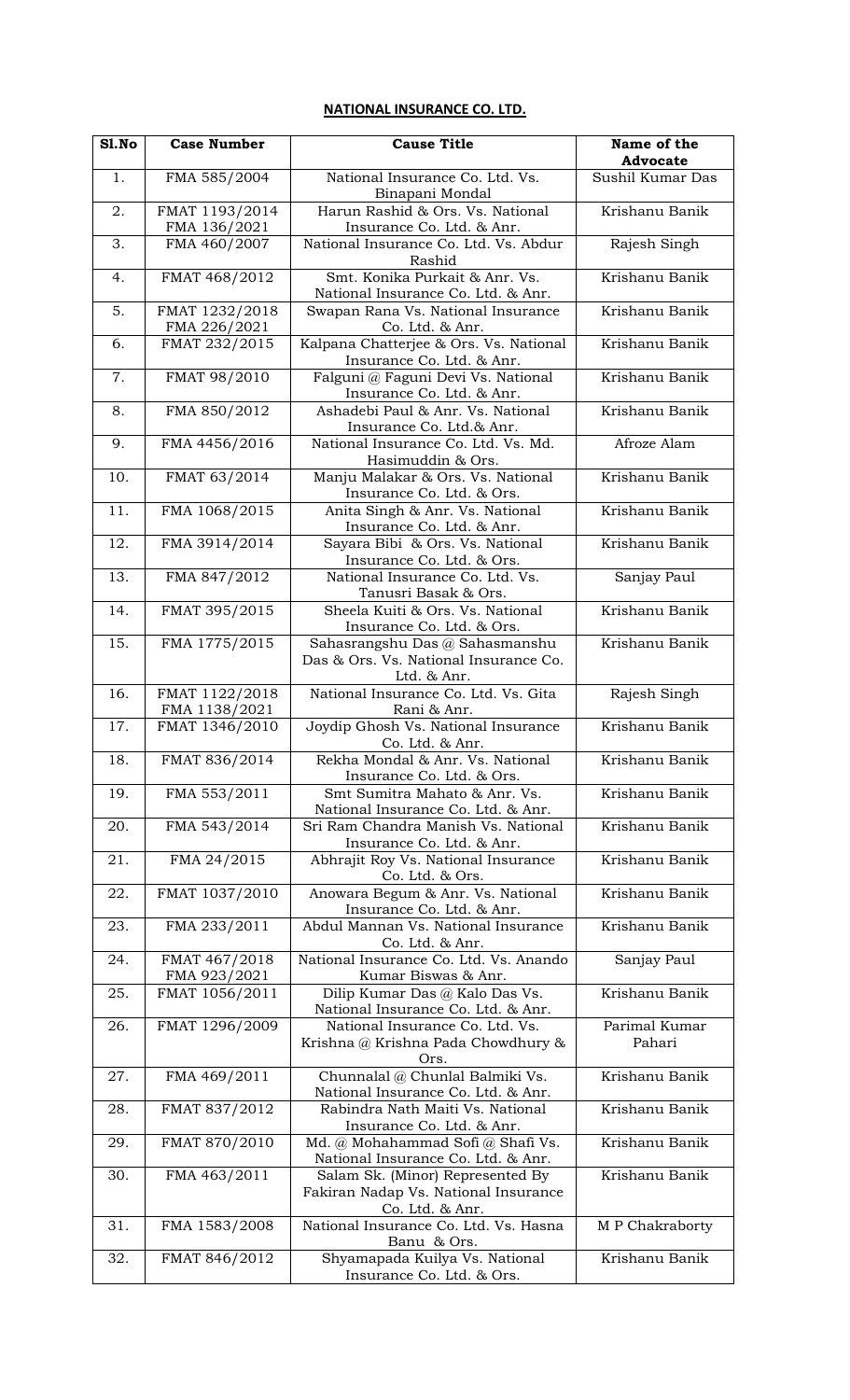| 33. | F.M.A 238/2012               | Sumona Mondal Vs. National<br>Insurance Co. Ltd. & anr.            | Krishanu Banik   |
|-----|------------------------------|--------------------------------------------------------------------|------------------|
| 34. | FMA 2473/2005                | National Insurance Co. Ltd. Vs Gita                                | Deb Narayan Roy  |
|     |                              | Jana                                                               |                  |
| 35. | FMAT 1845/2002               | Sandhya Sutradhar & Ors. Vs. National                              | Krishanu Banik   |
|     |                              | Insurance Co. Ltd.                                                 |                  |
| 36. | FMAT 104/2008                | Alkuma Bibi & Ors. Vs. National                                    | Krishanu Banik   |
|     |                              | Insurance Co. Ltd. & Anr.                                          |                  |
| 37. | FMA 935/2011                 | Minor Goutam Pradhan Vs. National                                  | Krishanu Banik   |
|     |                              | Insurance Co. Ltd. & Anr.                                          |                  |
| 38. | FMA 1340/2008                | Sarwan @ Sarban Kumar Roy Vs.<br>National Insurance Co. Ltd.       | Krishanu Banik   |
| 39. | FMA 1576/2008                | Amal Kumar Ghosh Vs. National                                      | Krishanu Banik   |
|     |                              | Insurance Co. Ltd.                                                 |                  |
| 40. | FMA 791/2007                 | National Insurance Co. Ltd. Vs. Arati                              | Abhijit          |
|     |                              | Samanta                                                            | Gangopadhyay     |
| 41. | FMAT 160/2002                | Debjani Mallick Vs. National Insurance                             | Krishanu Banik   |
|     |                              | Co. Ltd.                                                           |                  |
| 42. | FMA 249/2010                 | Kanai Ghosh Vs. National Insurance                                 | Krishanu Banik   |
|     |                              | Co. Ltd. & Anr.                                                    |                  |
| 43. | FMAT 2698/2003               | Chitta Rajnaj Das Vs. National                                     | Krishanu Banik   |
|     |                              | Insurance Co. Ltd.                                                 |                  |
| 44. | FMA 2650/2007                | Aloke Sarkar Vs. National Insurance                                | Krishanu Banik   |
| 45. | FMAT 1559/2013               | Co. Ltd.<br>Chotti Begam & Ors. Vs. National                       |                  |
|     |                              | Insurance Co. Ltd. & Anr.                                          | Jayanta Mondal   |
| 46. | FMAT 394/2021                | Pratima Adhikary & Anr. Vs. National                               | Subhankar Mondal |
|     |                              | Insurance Co. Ltd. & Anr.                                          |                  |
| 47. | FMAT 392/2021                | Rekha Rani Samanta & Anr. Vs.                                      | Subhankar Mondal |
|     |                              | National Insurance Co. Ltd. & Anr.                                 |                  |
| 48. | FMAT 360/2021                | Tapasi Bera & Anr. Vs. National                                    | Subhankar Mondal |
|     |                              | Insurance Co. Ltd. & Anr.                                          |                  |
| 49. | FMAT 765/2021                | Bimal Chandra Das Vs. National                                     | Subhankar Mondal |
|     |                              | Insurance Co. Ltd. & Anr.                                          |                  |
| 50. | FMA 1271/2021                | Santoshi Jana & Ors. Vs. National                                  | Subhankar Mondal |
|     |                              | Insurance Co. Ltd. & Anr.                                          |                  |
| 51. | FMAT 809/2021                | Sakuntala Maity & Ors. Vs. National                                | Subhankar Mondal |
| 52. |                              | Insurance Co. Ltd. & Anr.                                          | Subhankar Mondal |
|     |                              |                                                                    |                  |
|     | FMAT 766/2021                | Sulekha Singh & Anr. Vs. National                                  |                  |
|     |                              | Insurance Co. Ltd. & Anr.                                          |                  |
| 53. | FMAT 754/2021                | Karnadhar Mondal Vs. National                                      | Subhankar Mondal |
| 54. | FMAT 655/2021                | Insurance Co. Ltd. & Anr.<br>National Insurance Co. Ltd. Vs. Ganga | Rajesh Singh     |
|     |                              | Mallik & Ors.                                                      |                  |
| 55. | FMAT 298/2019                | Siddheswar Mondal & Anr. Vs. National                              | Muktokesh Das    |
|     |                              | Insurance Co. Ltd. & Anr.                                          |                  |
| 56. | <b>FMAT</b>                  | Tandrani Das & Anr. Vs. National                                   | Jayanta Banerjee |
|     | (MV)43/2022                  | Insurance Co. Ltd. & Anr.                                          |                  |
| 57. | FMA 1351/2021                | National Insurance Co. Ltd. Vs. Aparna                             | Afroz Alam       |
|     |                              | Karmakar & Ors.                                                    |                  |
| 58. | FMAT 1030/2017               | National Insurance Co. Ltd. Vs. Debasri                            | Sanjay Pal       |
| 59. | FMA 1357/2018                | Manna & Ors.<br>National Insurance Co. Ltd. Vs. Smt.               | K K Das          |
|     | FMAT 42/2017<br>FMA 658/2021 | Ruma Bauri & Anr.                                                  |                  |
| 60. | FMAT 270/2014                | National Insurance Co. Ltd. Vs. Bapi                               | Parimal Kumar    |
|     | FMA 1779/2014                | Manna & Anr.                                                       | Pahari           |
| 61. | FMAT 979/2014                | Smt. Anna Ojha & Anr. Vs. National                                 | Krishanu Banik   |
|     |                              | Insurance Co. Ltd. & Ors.                                          |                  |
| 62. | FMA 914/2013                 | Bijoli Das & Anr. Vs. National                                     | Krishanu Banik   |
|     |                              | Insurance Co. Ltd. & Anr.                                          |                  |
| 63. | FMAT 859/2012                | Smt. Barnali Sahani & Anr. Vs.                                     | Krishanu Banik   |
|     |                              | National Insurance Co. Ltd. & Ors.                                 |                  |
| 64. | FMA 1042/2015                | Meher Ali Pakhira & Ors. Vs. National                              | Krishanu Banik   |
|     |                              | Insurance Co. Ltd. & Ors.                                          |                  |
| 65. | FMA 458/2013                 | Supriya Maity & Ors. Vs. National                                  | Krishanu Banik   |
| 66. |                              | Insurance Co. Ltd. & Ors.                                          | Krishanu Banik   |
|     | FMA 763/2013                 | Nemai Adhikary Vs. National Insurance<br>Co. Ltd. & Anr.           |                  |
| 67. | FMA 374/2006                 | Ashis Mukherjee Vs. National                                       | Krishanu Banik   |
|     |                              | Insurance Co. Ltd.                                                 |                  |
| 68. | FMA 764/2011                 | Rita Choudhury & Ors. Vs. National<br>Insurance Co. Ltd. & Anr.    | Krishanu Banik   |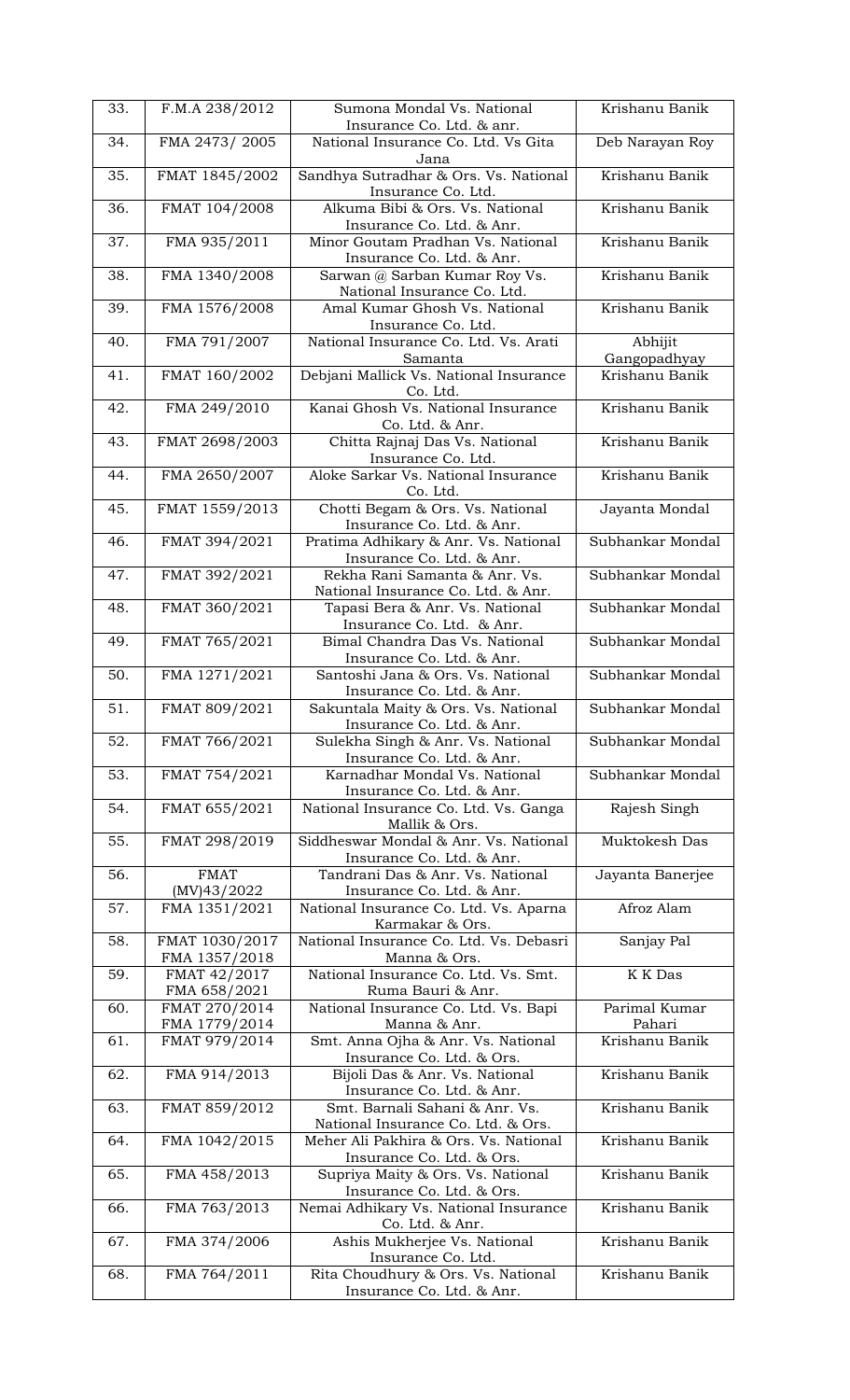| 69.  | FMA 842/2019                    | National Insurance Co. Ltd. Vs.<br>Sulekha Pramanik & Anr.                         | K K Das                |
|------|---------------------------------|------------------------------------------------------------------------------------|------------------------|
| 70.  | FMA 2420/2014                   | National Insurance CO. Ltd. Vs.<br>Prabhat Mondal @ Prabhat Kumar<br>Mondal & Anr. | Parimal Kr. Pahari     |
| 71.  | FMAT 1477/2011                  | Chapala Biswas & Ors. Vs. National<br>insurance Co. Ltd.                           | Saidur Rahaman         |
| 72.  | FMAT 1636/2005                  | Darshan Kaur & Ors. Vs. National<br>Insurance Co. Ltd.                             | Krishanu Banik         |
| 73.  | FMA 1482/2017                   | Goutam Ghosh Vs. National Insurance<br>Co. Ltd. & Anr.                             | Krishanu Banik         |
| 74.  | FMA 158/2010                    | Khatirul Islam @ Sk. Vs. National<br>Insurance Co. Ltd. & Ors.                     | Krishanu Banik         |
| 75.  | FMAT 3550/2005                  | Jhalo Rabidas Vs. National Insurance<br>Co. Ltd.                                   | Krishanu Banik         |
| 76.  | FMA 193/2002                    | Jadupati Sahani Vs. National<br>Insurance Co. Ltd.                                 | Krishanu Banik         |
| 77.  | FMA 56/2003                     | Khairulnisa Bibi & Ors. Vs. National<br>Insurance Co. Ltd.                         | Krishanu Banik         |
| 78.  | FMA 34/2001                     | Kalpana Ghosh Vs. National Insurance<br>Co. Ltd.                                   | Krishanu Banik         |
| 79.  | FMA 323/2009                    | Smt. Sampa Sen & Ors. Vs. National<br>Insurance Co. Ltd. & Anr.                    | Krishanu Banik         |
| 80.  | FMA 96/2003                     | Monorama Routh Vs. National<br>Insurance Co. Ltd.                                  | Krishanu Banik         |
| 81.  | FMAT 777/2011                   | Laxmi Debnath Vs. National Insurance<br>Co. Ltd. & Anr.                            | Krishanu Banik         |
| 82.  | FMAT 2879/2006                  | Nasiruddin Ansari Vs. National<br>Insurance Co. Ltd.                               | Krishanu Banik         |
| 83.  | FMA 504/2004                    | Rita Jaiswal & Ors. Vs. National<br>Insurance Co. Ltd.                             | Krishanu Banik         |
| 84.  | FMA 1678/2003                   | Nishit Kumar Powali Vs. National<br>Insurance Co. Ltd.                             | Krishanu Banik         |
| 85.  | FMAT 847/2006                   | Laxmi Sil & Anr. Vs. National<br>Insurance Co. Ltd.                                | Krishanu Banik         |
| 86.  | FMAT 688/2006                   | Jayuddin Sk. Vs. National Insurance<br>Co. Ltd.                                    | Krishanu Banik         |
| 87.  | FMA 578/2007                    | Laxmi Halder & Ors. Vs. National<br>Insurance Co. Ltd.                             | Krishanu Banik         |
| 88.  | FMA 970/2009                    | Lokman Ali Vs. National Insurance Co.<br>Ltd. & Anr.                               | Krishanu Banik         |
| 89.  | FMA 900/2004                    | Ajoy Kumar Mohanty Vs. National<br>Insurance Co. Ltd.                              | Krishanu Banik         |
| 90.  | FMAT 4369/2006                  | Nabiya Layek Vs. National Insurance<br>Co. Ltd.                                    | Krishanu Banik         |
| 91.  | FMAT 3817/2001                  | Smt. Shibu Rani Jash Vs. National<br>Insurance Co. Ltd.                            | Krishanu Banik         |
| 92.  | FMA 2505/2005                   | Hamida Khatun & Ors. Vs. National<br>Insurance Company Ltd.                        | Krishanu Banik         |
| 93.  | FMA 2504/2005                   | Md. Samsul Haque @ Md. Samsuhul<br>Vs. National Insurance Company Ltd.             | Krishanu Banik         |
| 94.  | FMAT (MV)<br>78/2022            | Sukhmani Saren & Ors. Vs. National<br>Insurance Company Ltd. & Ors.                | Krishanu Banik         |
| 95.  | FMA 485/2014                    | Piriska Kujur @ Oraon & Ors. Vs.<br>National Insurance Company Ltd. &<br>Anr.      | Saidur Rahaman         |
| 96.  | FMAT 1227/2016                  | National Insurance Co. Ltd. Vs.<br>Shamim Aktar @ Sarkar & Anr.                    | Saibalendu<br>Bhowmick |
| 97.  | FMA 824/2018                    | Ravi Jaiswal & Anr. Vs. National<br>Insurance Co. Ltd. & Anr.                      | Saidur Rahaman         |
| 98.  | FMAT 158/2016                   | Bikash Ghosh Vs. National Insurance<br>Co. Ltd. & Anr.                             | Saidur Rahaman         |
| 99.  | FMAT 1009/2015<br>FMA 3860/2016 | National Insurance Co. Ltd. Vs. Shikha<br>Kundu (Mondal) & Ors.                    | Saibalendu<br>Bhowmick |
| 100. | FMAT 553/2014                   | Suhana Begum & Ors. Vs. Firoj Sekh &<br>Ors.                                       | Muktokesh Das          |
|      | FMAT 330/2014                   | National Insurance Co. Ltd. Vs.<br>Suhana Begum & Ors.                             | Arabindo Kundu         |
| 101. | FMAT 813/2021                   | Sampa Ghosh Vs. National Insurance<br>Co. Ltd. & Anr.                              | Muktokesh Das          |
| 102. | FMAT 1547/2012                  | National Insurance Co. Ltd. Vs.<br>Suchitra Mondal & Ors.                          | Arabindo Kundu         |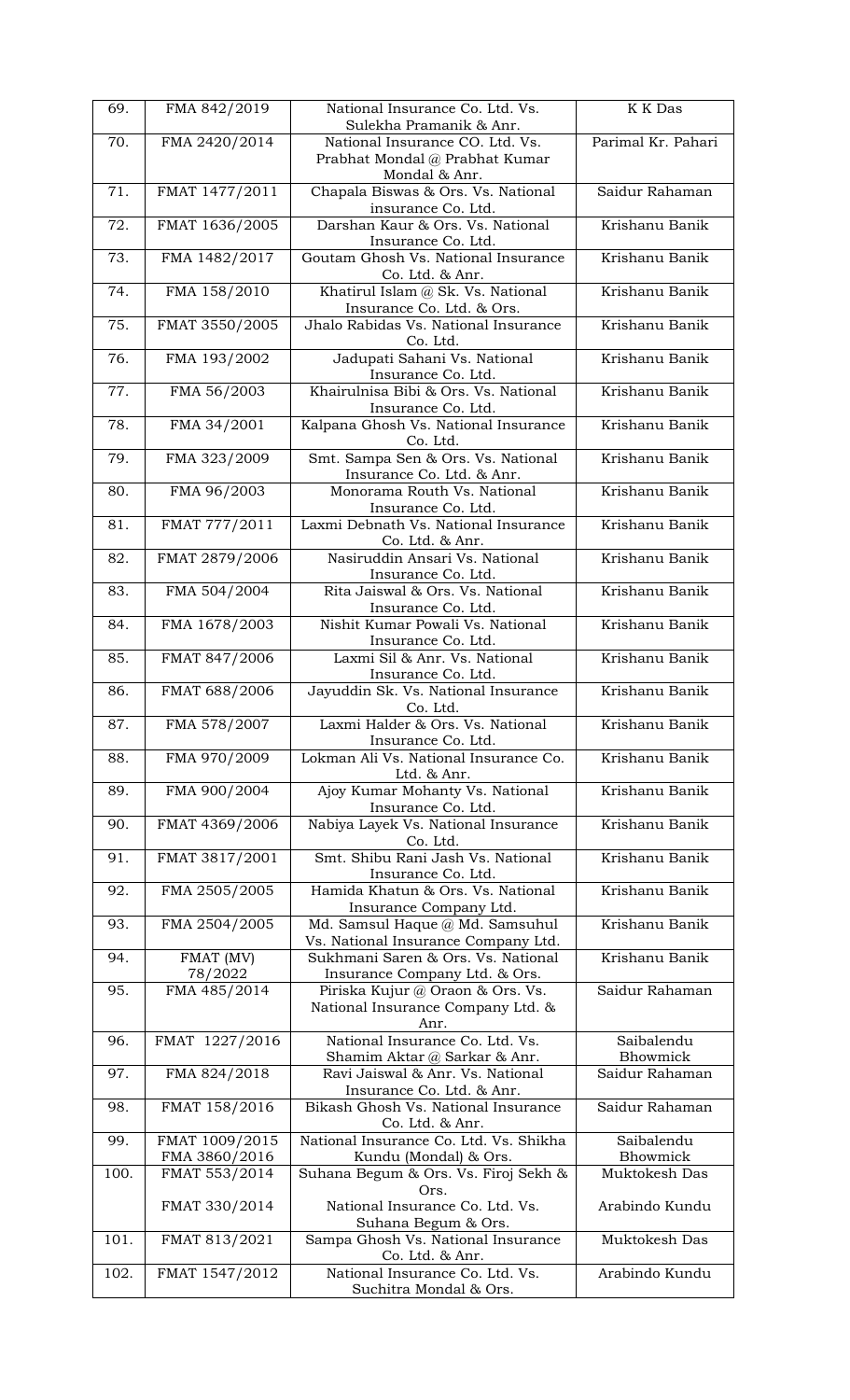| 103. | FMAT(MV)74/2022 | Laksmi Priya Barik @ Lakshmi Priya<br>Barik & Anr. Vs. National Insurance | Subhankar Mondal   |
|------|-----------------|---------------------------------------------------------------------------|--------------------|
|      |                 | Co. Ltd. & Anr.                                                           |                    |
| 104. | FMAT(MV)75/2022 | Uma Manna & Anr. Vs. National                                             | Subhankar Mondal   |
|      |                 | Insurance Co. Ltd. & Anr.                                                 |                    |
| 105. | FMAT 51/2019    | Jaba Roy Vs. National Insurance Co.                                       | Krishanu Banik     |
|      |                 | Ltd.                                                                      |                    |
| 106. | FMA 188/2022    | National Insurance Co. Ltd. Vs.                                           | Rajesh Singh       |
|      |                 | Gitarani Jana & Anr.                                                      |                    |
| 107. | FMA 374/2007    | National Insurance Co. Ltd. Vs. Fakir                                     | Pradip Kr. Pal     |
|      |                 | Mallik                                                                    | Chowdhuri          |
| 108. | FMAT 454/2020   | Dipak Ghosh Vs. National Insurance                                        | Jayanta Banerjee   |
|      | FMA 113/2021    | Co. Ltd.& Anr.                                                            |                    |
| 109. | FMAT 1219/2018  | Rafiq Alam Vs. National Insurance Co.                                     | Sk. Abu Abbasuddin |
|      |                 | Ltd. $\&$ Anr.                                                            |                    |
| 110. | FMA 1892/2014   | Chandana Chakraborty & Ors. Vs.                                           | Sk. Abu Abbas      |
|      |                 | National Insurance Co. Ltd. & Anr.                                        | Uddin              |
| 111. | FMAT 1036/2018  | Chiranjit Ghosh Vs. National Insurance                                    | Jayanta Banerjee   |
|      |                 | CO. Ltd. & Anr.                                                           |                    |
| 112. | FMAT 80/2012    | Sandhya Das & Ors. Vs. National                                           | Santosh Kumar Das  |
|      |                 | I(nsurance Co. Ltd. & Anr.                                                |                    |

## **BAJAJ ALLIANZ GENERAL INSURANCE CO. LTD.**

| S1.No | <b>Case Number</b>            | <b>Cause Title</b>                                                             | Name of the<br><b>Advocate</b> |
|-------|-------------------------------|--------------------------------------------------------------------------------|--------------------------------|
| 1.    | FMA 962/2019                  | Bajaj Allianz Gen Insurance Co. Ltd.<br>Vs. Mejhren Rebhan @ Tirkey & Ors.     | Rajesh Singh                   |
| 2.    | FMA 1298/2010                 | Bajaj Allianz General Insurance Co.<br>Ltd. Vs. Baby Mandal & Ors.             | Paritosh Sinha                 |
| 3.    | FMAT 1351/2013                | Bablu Das Bairagya Vs. Dibakar<br>Mukherjee                                    | Sattwik<br>Bhattacharya        |
| 4.    | FMA 1585/2017                 | Bajaj Allianz General Insurance Co.<br>Ltd. Vs. Kohinur Bibi & Ors.            | Rajesh Singh                   |
| 5.    | FMAT 661/2017                 | Bajaj Allianz General Insurance Co.<br>Ltd. Vs. Shyamali Das & Ors.            | Rajesh Singh                   |
| 6.    | FMAT 837/2017                 | Bajaj Allianz General Insurance Co.<br>Ltd. Vs. Suman Bhawal & Anr.            | Rajesh Singh                   |
| 7.    | FMA 1900/2014                 | Hayna Mandal & Ors. Vs. Bajaj Allianz<br>General Insurance Co. Ltd. & Anr.     | Saidur Rahaman                 |
| 8.    | FMAT 230/2014                 | Saran Kaur Vs. Sonali Bibi & Anr.                                              | Debajyoti Goswami              |
| 9.    | FMAT 293/2019<br>FMA 661/2021 | Ratan Mondal Vs. Bajaj Allianz General<br>Insurance Co. Ltd. & Anr.            | Subhankar Mondal               |
| 10.   | FMAT 97/2020                  | Seli Bibi @ Seli & Ors. Vs. Bajaj Allianz<br>General Insurance Co. Ltd. & Anr. | Saidur Rahaman                 |
| 11.   | FMAT 528/2019                 | Bajaj Allianz General Insurance Co.<br>Ltd. Vs. Kalyani Raul & Ors.            | Rajesh Singh                   |
| 12.   | FMAT 1012/2019                | Ajay Kumar Shaw vs. Bajaj Allianz<br>General Insurance Co. Ltd.                | Ashique Mondal                 |

## **ORIENTAL INSURANCE CO. LTD.**

| S1.No | <b>Case Number</b> | <b>Cause Title</b>                    | Name of the<br>Advocate |
|-------|--------------------|---------------------------------------|-------------------------|
| 1.    | FMA 1246/2012      | Minor Ishani Mukherjee Vs. Oriental   | Krishanu Banik          |
|       |                    | insurance Co. Ltd.                    |                         |
| 2.    | FMA 793/2008       | The Oriental Insurance Co. Ltd. Vs.   | Parimal Kumar           |
|       |                    | Kamal Kumar Goswami & Ors.            | Pahari                  |
| 3.    | FMA 289/2013       | Oriental Insurance Co. Ltd. Vs.       | Parimal Kumar           |
|       |                    | Sahajan Khatun & Ors.                 | Pahari                  |
| 4.    | FMA 886/2012       | The Oriental Insurance Co. Ltd. Vs.   | Parimal Kumar           |
|       | With               | Mrs. Doly Das & Ors.                  | Pahari                  |
|       | FMA 885/2012       | The Oriental Insurance Co. Ltd. Vs.   | Parimal Kumar           |
|       |                    | Smt. Shanti Devi Prasad & Ors.        | Pahari                  |
| 5.    | FMA 199/2017       | The Oriental Insurance Co. Ltd. Vs.   | Parimal Kumar           |
|       |                    | Laxmi Kanta Pal & Anr.                | Pahari                  |
| 6.    | FMAT 1316/2011     | Oriental Insurance Co. Ltd. Vs. Nakul | Sanjay Paul             |
|       |                    | Sarkar @ Makul Darkar @ Makbul        |                         |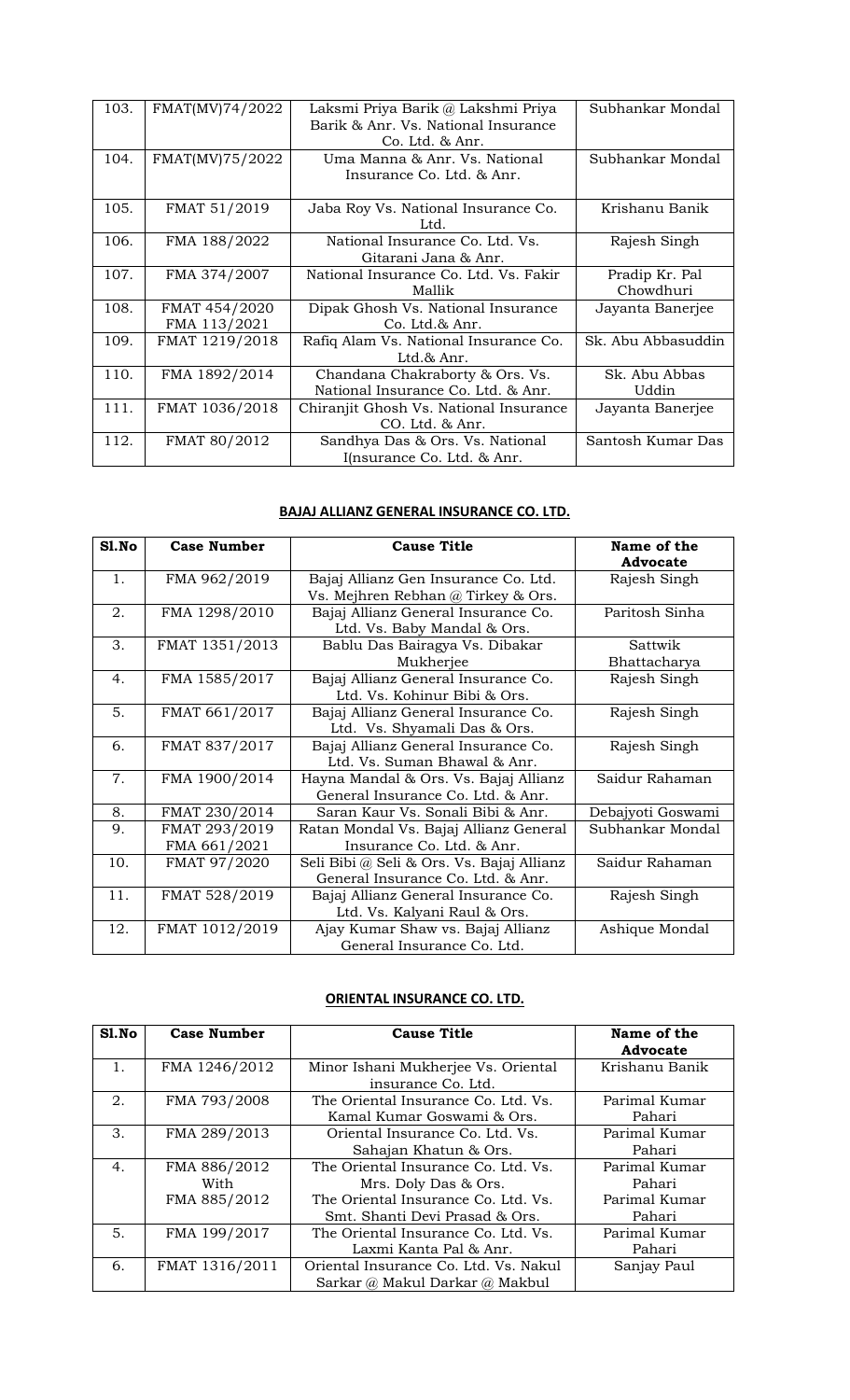|     |                 | Sarkar & Ors.                          |                |
|-----|-----------------|----------------------------------------|----------------|
| 7.  | FMAT 995/2012   | Oriental Insurance Co. Ltd. Vs. Malati | Parimal Kumar  |
|     |                 | Dolai & Ors.                           | Pahari         |
| 8.  | FMA 1222/2007   | Oriental Insurance Co. Ltd. Vs. Altab  | Parimal Kumar  |
|     |                 | Molla & Anr.                           | Pahari         |
| 9.  | FMA 560/2012    | Oriental Insurance Co. Ltd. Vs. Basana | Parimal Kumar  |
|     |                 | <b>Biswas</b>                          | Pahari         |
| 10. | FMA 1246/2012   | Minor Ishani Mukherjee Vs. The         | Krishanu Banik |
|     |                 | Oriental Insurance Co. Ltd. & Ors.     |                |
| 11. | FMAT 572/2017   | Oriental Insurance Co. Ltd. Vs. Manju  | Sanjay Paul    |
|     |                 | Hazra & Ors.                           |                |
| 12. | FMAT(MV)27/2022 | Uma Mukherjee & Anr. Vs. Oriental      | Muktokesh Das  |
|     |                 | Insurance Co. Ltd.                     |                |

## **UNITED INDIA INSURANCE CO. LTD.**

| S1.No | <b>Case Number</b> | <b>Cause Title</b>                  | Name of the<br><b>Advocate</b> |
|-------|--------------------|-------------------------------------|--------------------------------|
|       | FMA 727/2021       | United India Insurance Co. Ltd. Vs. | Parimal Kumar                  |
|       |                    | Aparna Mete & Ors.                  | Pahari                         |
| 2.    | FMAT 576/2019      | Totan Ghosh Vs. United India        | Muktokesh Das                  |
|       |                    | Insurance Co. Ltd. & Anr.           |                                |
| 3.    | FMAT 1160/2014     | Arjina Sekh & Ors. Vs. United India | Ali Imam Shah                  |
|       |                    | Insurance Co. Ltd.                  |                                |

## **RELIANCE GENERAL INSURANCE CO. LTD.**

| Sl.No | <b>Case Number</b> | <b>Cause Title</b>                  | Name of the<br><b>Advocate</b> |
|-------|--------------------|-------------------------------------|--------------------------------|
| 1.    | FMAT 452/2020      | Jaghwant Singh Vs. Jagtar Singh &   | Laltu Mohan Ghosh              |
|       |                    | Anr.                                |                                |
| 2.    | FMAT 574/2019      | Sunil Kr. Roy @ Sunil Kr. Yadav Vs. | Laltu Mohan Ghosh              |
|       |                    | Pappu Yadav & Anr.                  |                                |
| З.    | FMA 1200/2011      | Santona Mondal & Ors. Vs. Reliance  | Krishanu Banik                 |
|       |                    | General Insurance CO. Ltd. & Anr.   |                                |

#### **IFFCO TOKIO**

| Sl.No | <b>Case Number</b> | <b>Cause Title</b>                                                  | Name of the<br><b>Advocate</b> |
|-------|--------------------|---------------------------------------------------------------------|--------------------------------|
| ı.    | FMAT 580/2018      | IFFCO Tokio General Insurance Co.<br>Ltd. Vs. Sakina Khatoon & Ors. | Rajesh Singh                   |

## **SHRIRAM GENERAL**

| Sl.No | <b>Case Number</b> | <b>Cause Title</b>                                                 | Name of the<br>Advocate |
|-------|--------------------|--------------------------------------------------------------------|-------------------------|
|       | FMA 369/2021       | Paruli Roy & Anr. Vs. Shriram General<br>Insurance Co. Ltd. & Anr. | Jayanta Mondal          |

| S1. No | <b>Case Number</b> | <b>Cause Title</b>                                      | Name of the<br><b>Advocate</b> |
|--------|--------------------|---------------------------------------------------------|--------------------------------|
|        | FMAT 932/2016      | Central Reserve Police Force Vs. Lalit<br>Kumar Mehra   | Rajiv Lall                     |
| 2.     | FA 39/2019         | Land Acquisition Collector Vs. Akshay<br>Kumar Khamarai | S Dhar                         |
| 3.     | FMA 189/2022       | Sk. Abdul Mujid Vs. Partha Sarathi<br>Manna & Ors.      | Soujanya<br>Bandopadhyay       |
| 4.     | FMA 190/2022       | Tapan Kumar Sur Vs. Dipak Kumar<br>Ghorai & Ors.        | Soujanya<br>Bandopadhyay       |
| 5.     | FMAT 75/2021       | Tarapada Mal Vs. Madan Halder & Anr.                    | Soujanya<br>Bandopadhyay       |

#### **OTHERS**